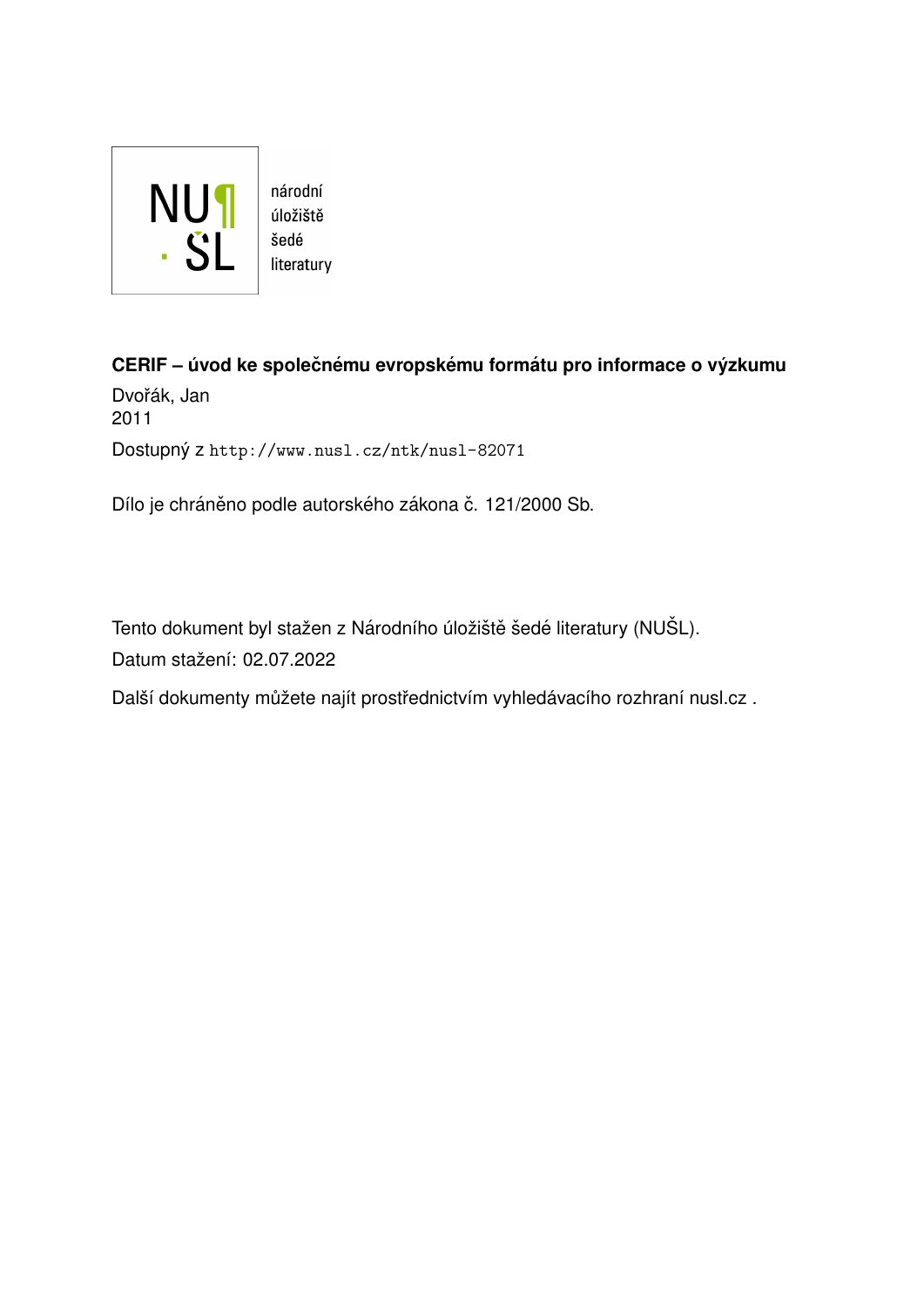

#### Common European Research Information Format An Introduction





#### **Jan Dvořák**

**InfoScience Praha(www.infoscience.cz)**

**member of**

**euroCRIS(www.eurocris.org)**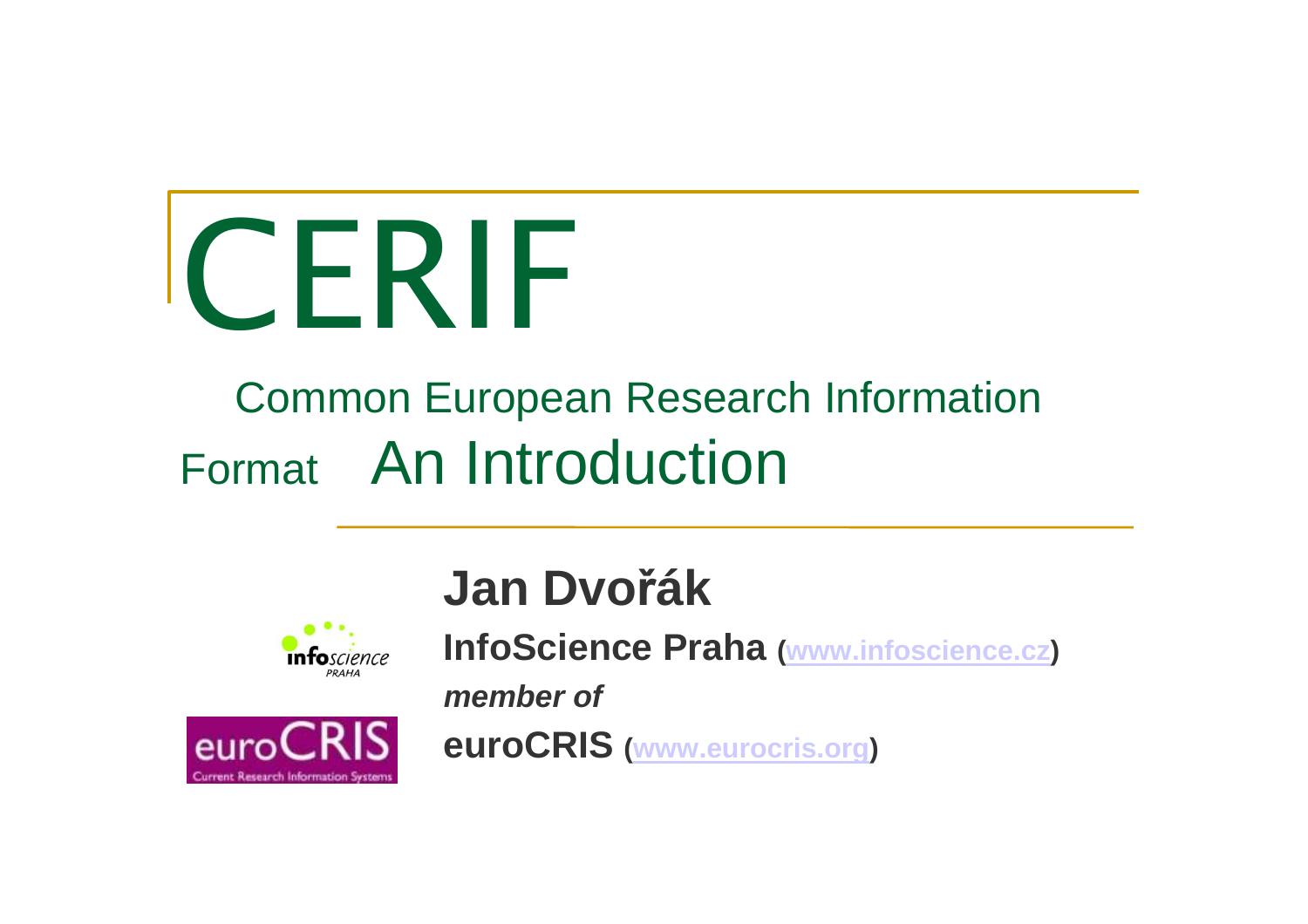# **Outline**

- **Research Information**
- CERIF structure
- CERIF history & present state & future
- CERIF usage
- euroCRIS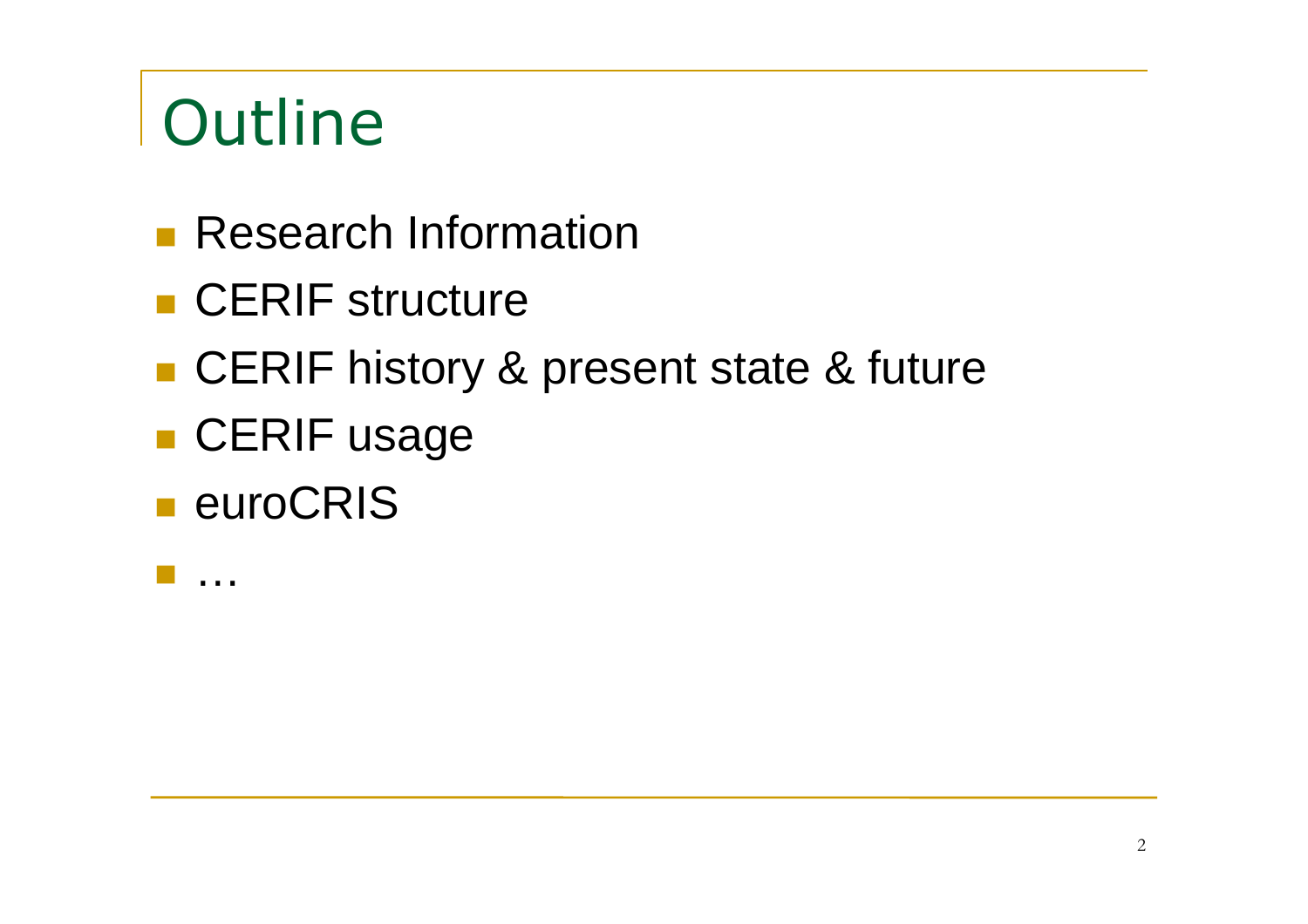#### Research Information

- Projects
- **Publications**
- **Organizations**
- Persons
- Funding
- … and other objects …
- T ... and their types. Su ■ ... and their types, subjects, statuses ...
- **... and relationships between them.**
- All in a well-designed database!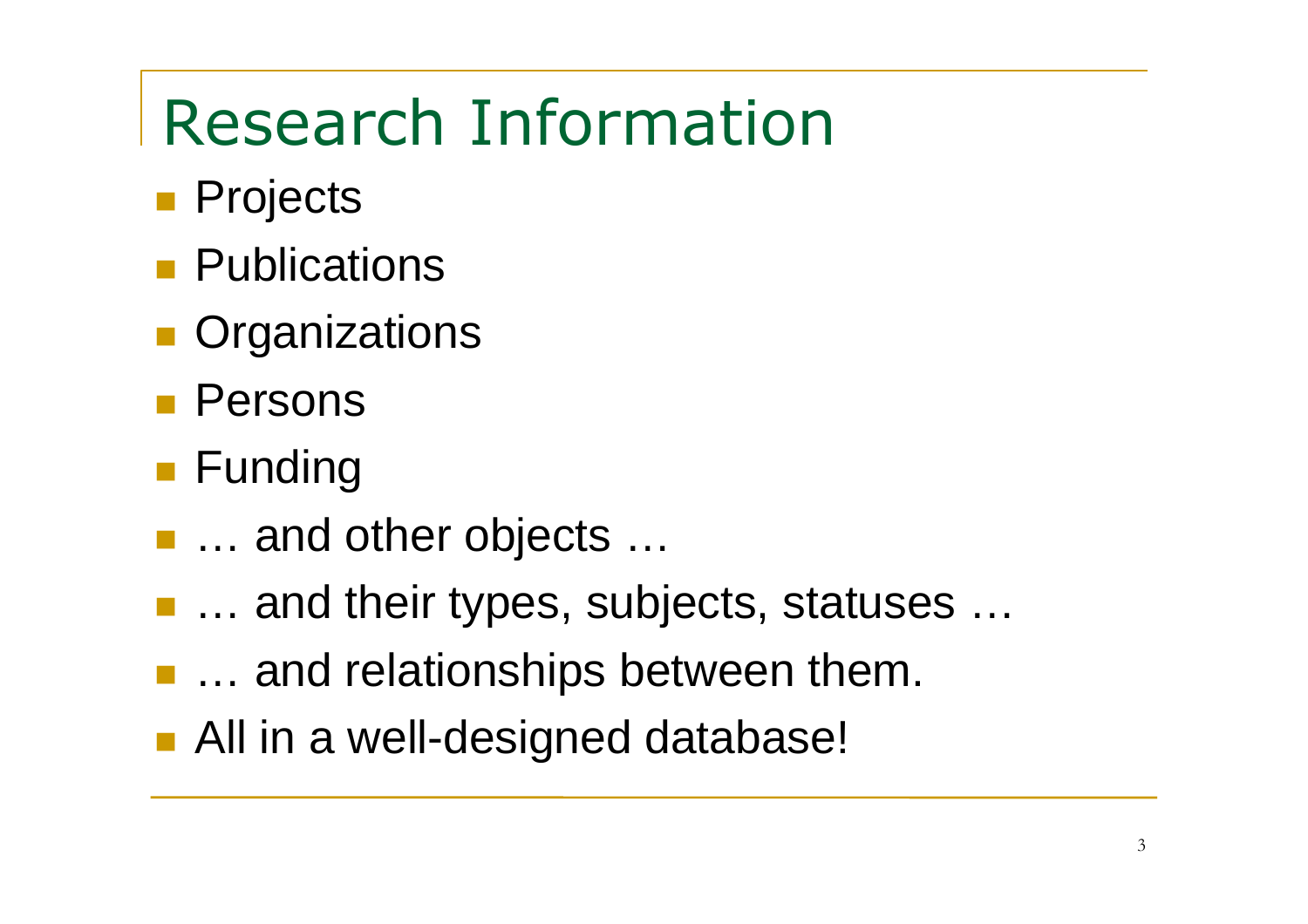## CERIF Entities

- Base: Proiect. Or **Base: Project, OrgUnit, Person**
- Result: Publication. Patent. Pr **Result: Publication, Patent, Product**
- Funding
- **2nd level entities:** 
	- Event
	- n Facility, Equipment, Service
	- □ Address (Postal, Electronic)
	- □ CV, Expertise/Skill, Qualification, Prize
- $\mathbb{R}^n$ **Attributes – not many:** 
	- □ Identifier (UUIDs recommended)
	- URI
	- □ (Acronym, StartDate+EndDate, ...)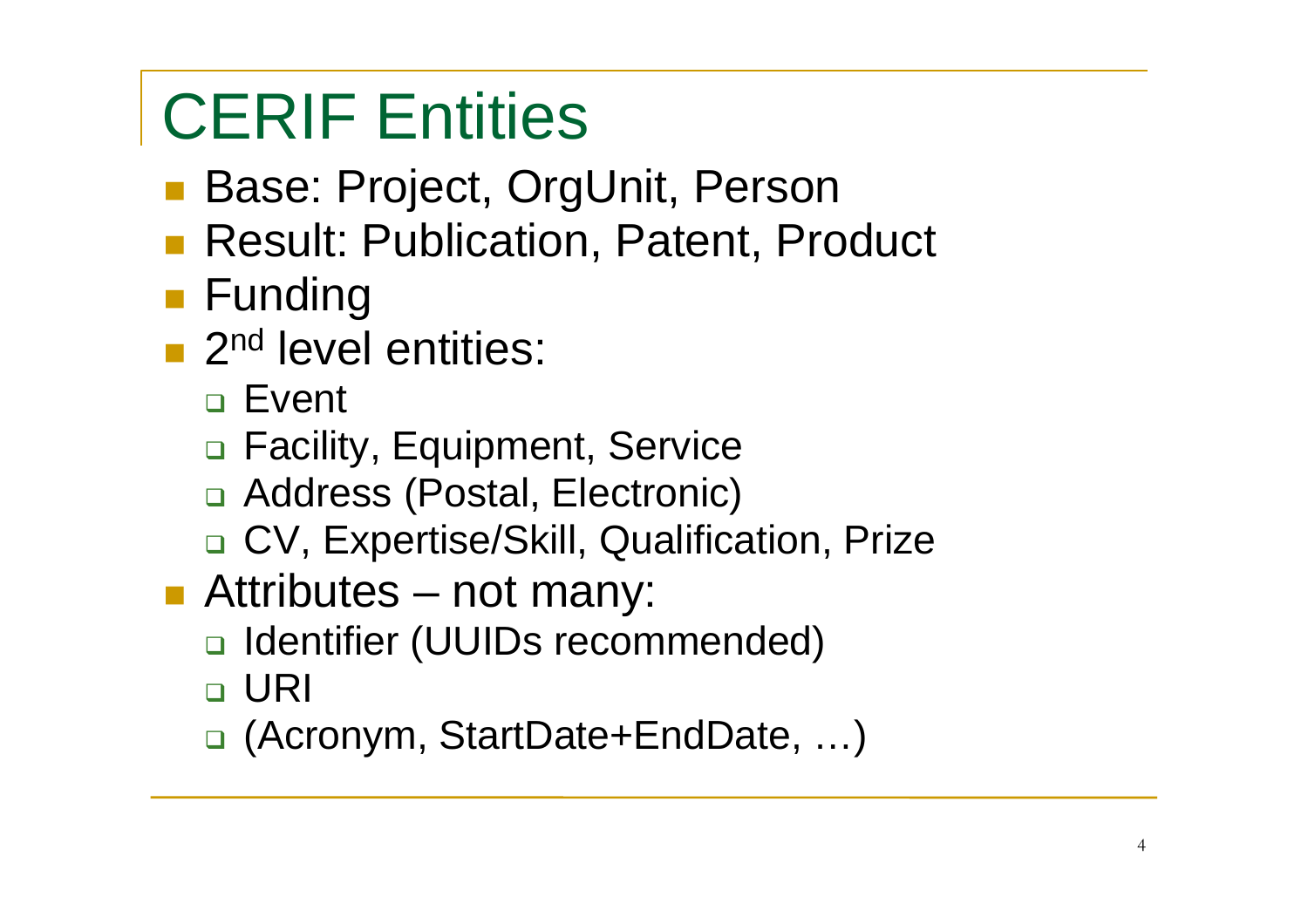### CERIF Multilingual Support

- All free text attributes
	- □ Titles, Descriptions, Abstracts, Keywords, …
- **Represented as dependent entities**
- **Distinguished by** 
	- □ Language code (ISO 639-2)
	- □ Translation mode
		- **o** original value
		- **h** human translation
		- T. **m** – machine translation<br>cfOrel light losses:
- E.g. cfOrgUnitName:
	- **□** ld<sub>1</sub> **cs <sup>o</sup>**: **Národní technická knihovna**
	- **□** ld<sub>1</sub> **en h**: **National Technical Library**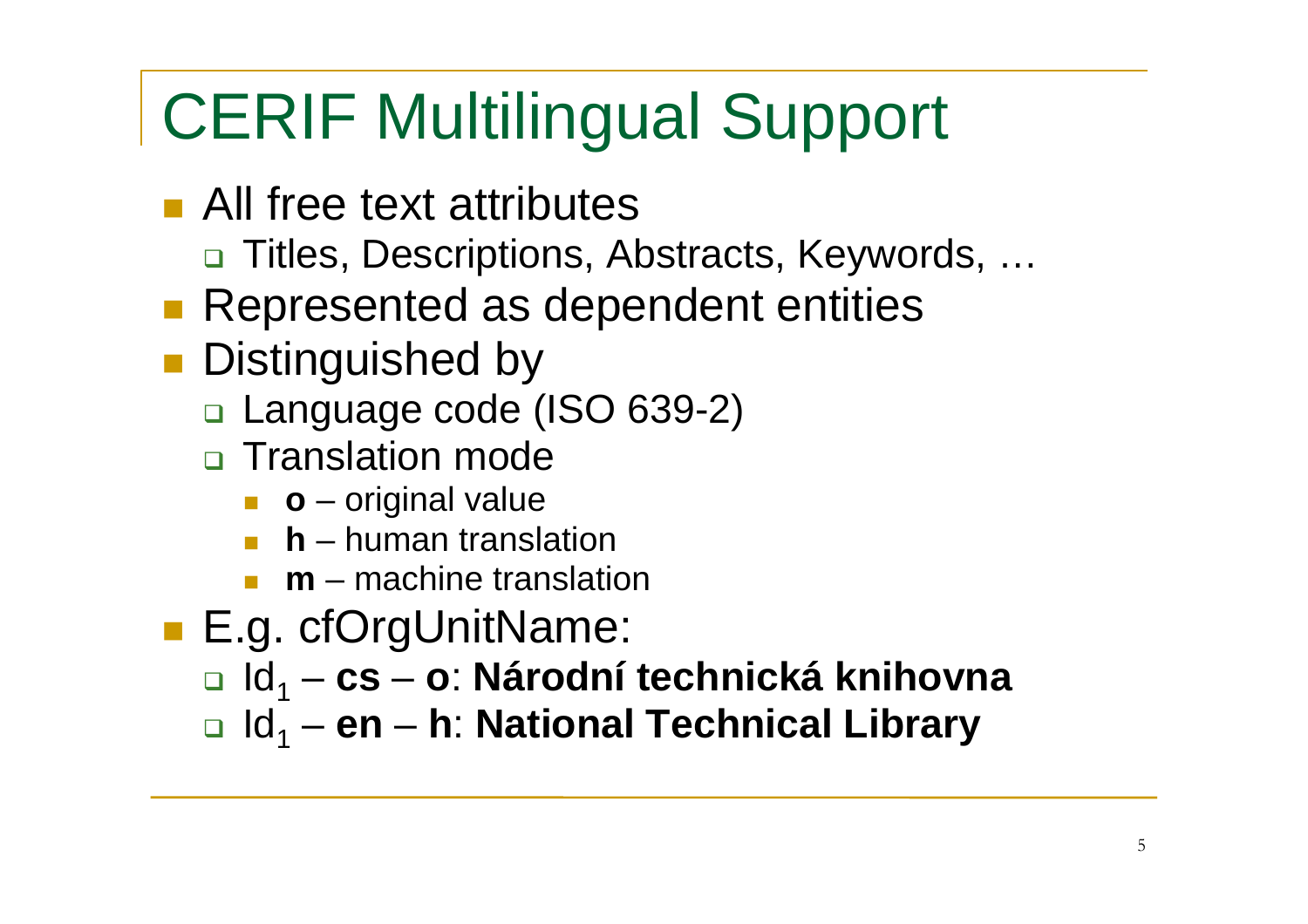#### CERIF Classifications

- in.<br>Ma ■ Statements about type, subject, status, ...
- **Declared semantics**
- in.<br>Ma **Time-based**
- X classified C in time interval /
- i<br>List ■ E.g.

OrgUnit<sub>1</sub>  $\mathcal{L}_j$  is a public research institution

Entity Type

from date<sub>1</sub> t  $\mathbf{e}_{\scriptscriptstyle 1}$  to date $\mathbf{e}_{\scriptscriptstyle 2}$ .

Valid time range

in.<br>Ma ■ Classifications stored in the Semantic Layer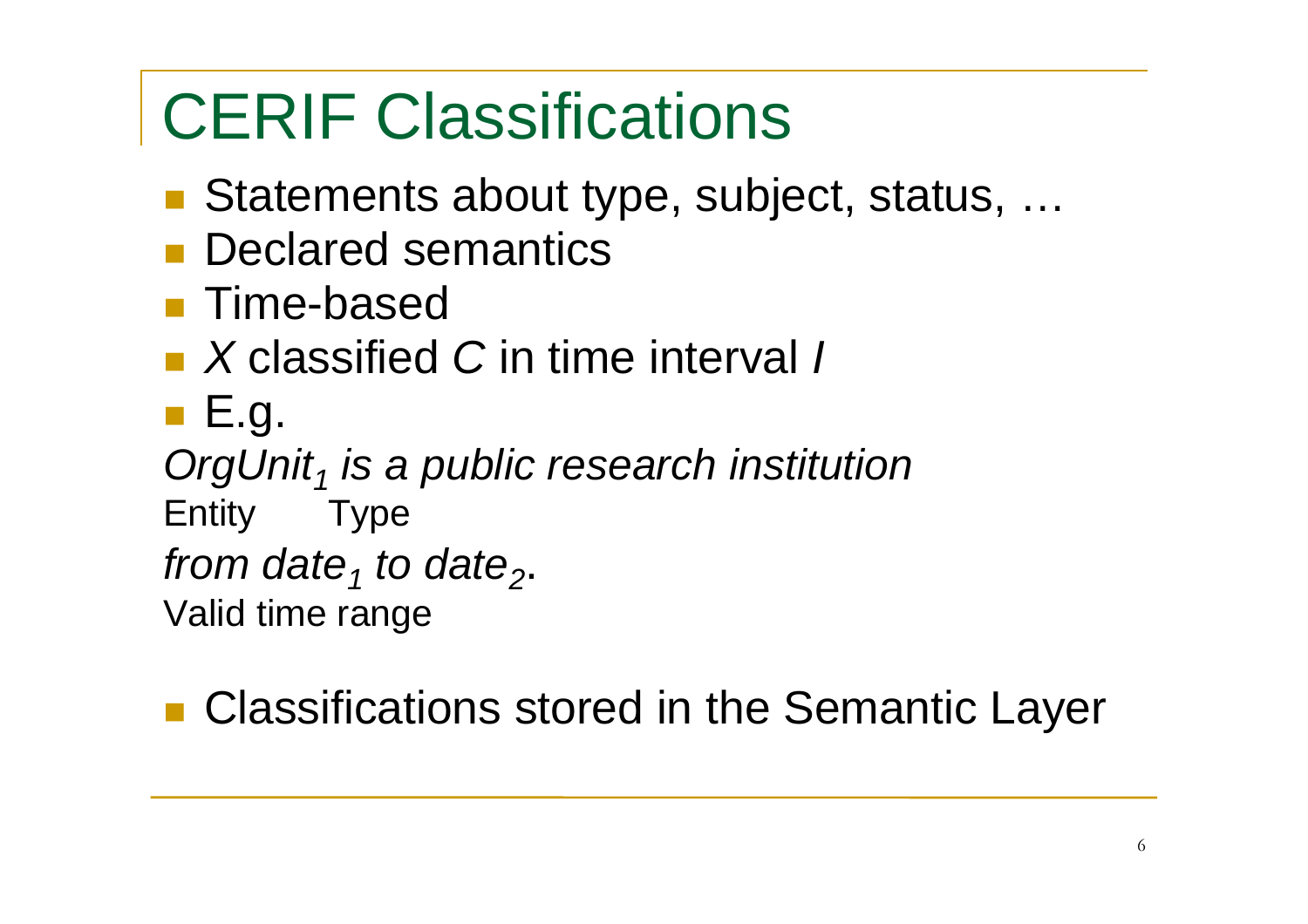## CERIF Linking Entities

- in.<br>Ma **Binary relationships**
- **Declared semantic Declared semantics**
- in.<br>Ma ■ Time-based
- $\blacksquare$  Facts: X in ■ Facts: X in relationship with role R with Y in<br>time interval / time interval *l*
- E.g.

 $Person_1$  $p_1$  principal investigator in Project 1

 $Entity<sub>1</sub>$  $\begin{array}{ccc} \mathsf{1} & \mathsf{Role} \end{array}$  Entity  $Entity<sub>2</sub>$ 

from date<sub>1</sub>  $\mathbf{e}_{\scriptscriptstyle 1}$  to date $\mathbf{e}_{\scriptscriptstyle 2}$ .

Valid time range

■ Role ~ classifications (the Semantic Layer)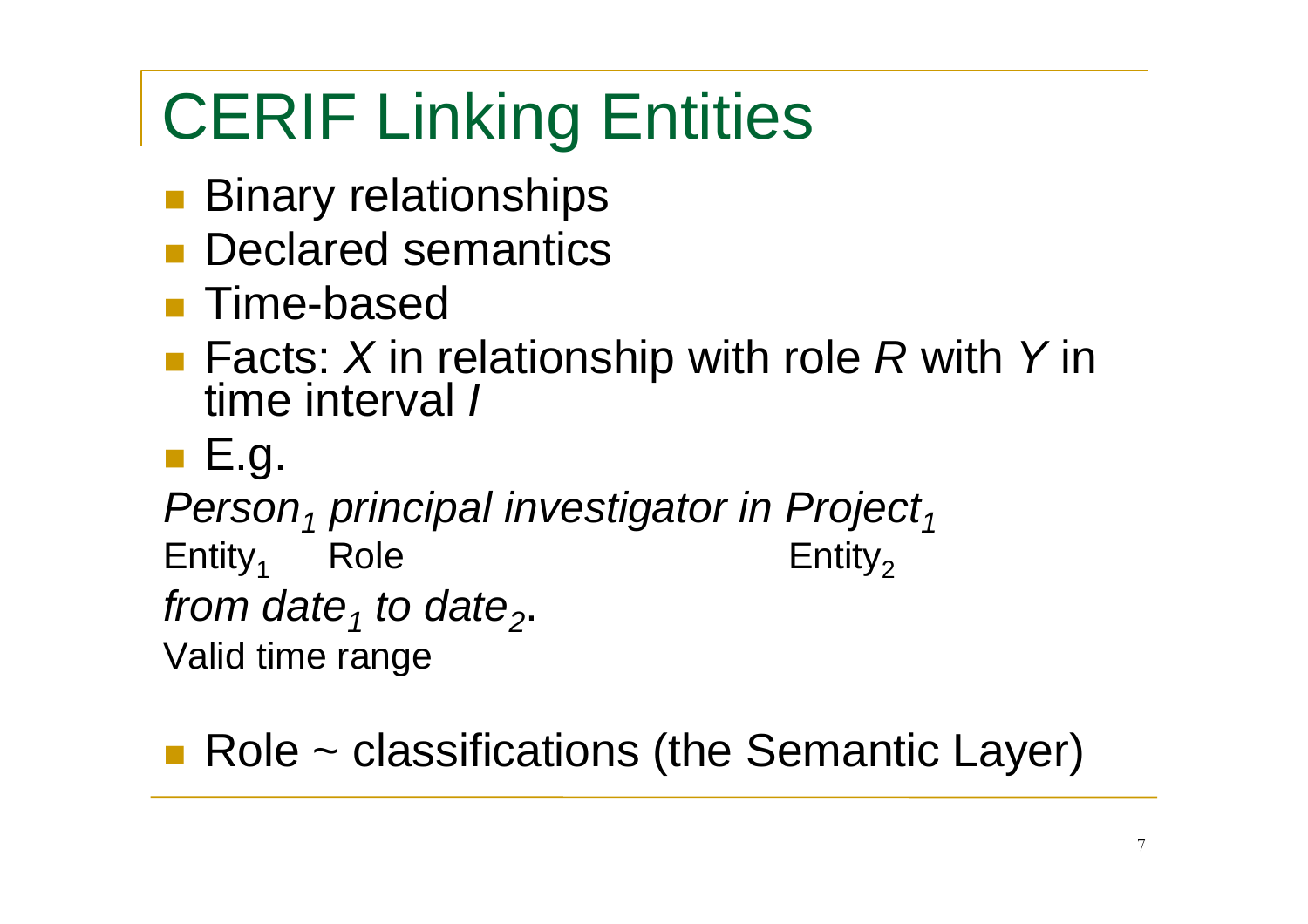## CERIF XML

- in.<br>Ma **For information interchange**
- Since 2006
- $\blacksquare$  XML Sche **NML Schemas**
- **1:1 correspon** ■ 1:1 correspondence to the relational data
- in.<br>Ma **Now undergoing a renovation**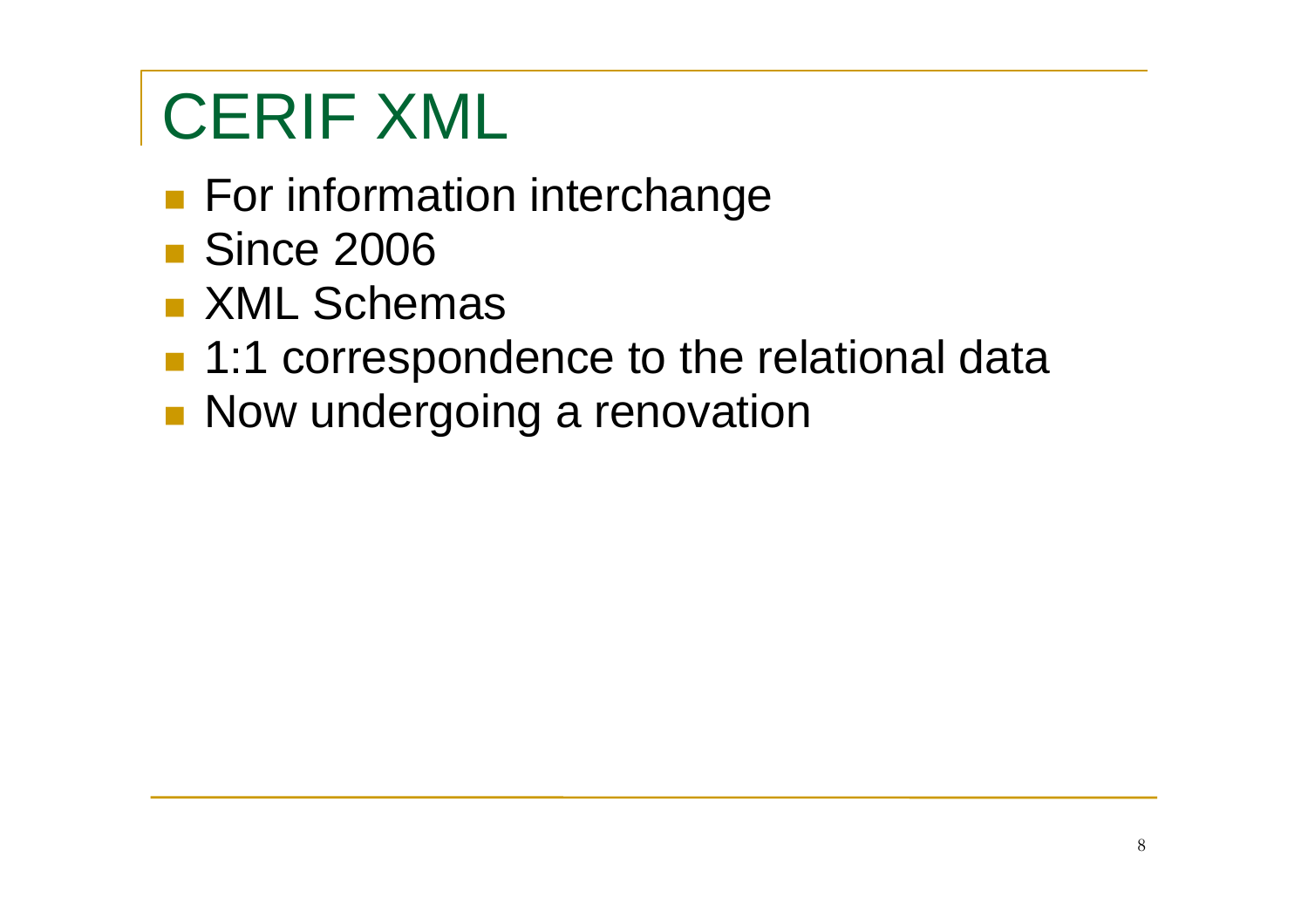## **History**

- CERIF 91: flat file (just Project)
- **Service Service CERIF 2000: relational database** Project, OrgUnit, Person
- **CERIF 2004: Results:** Publication, Patent, Product
- ■ CERIF 2006: the Semantic Layer, CERIF XML
- CERIF 2008-1.1: includes predefined semantics for some types and roles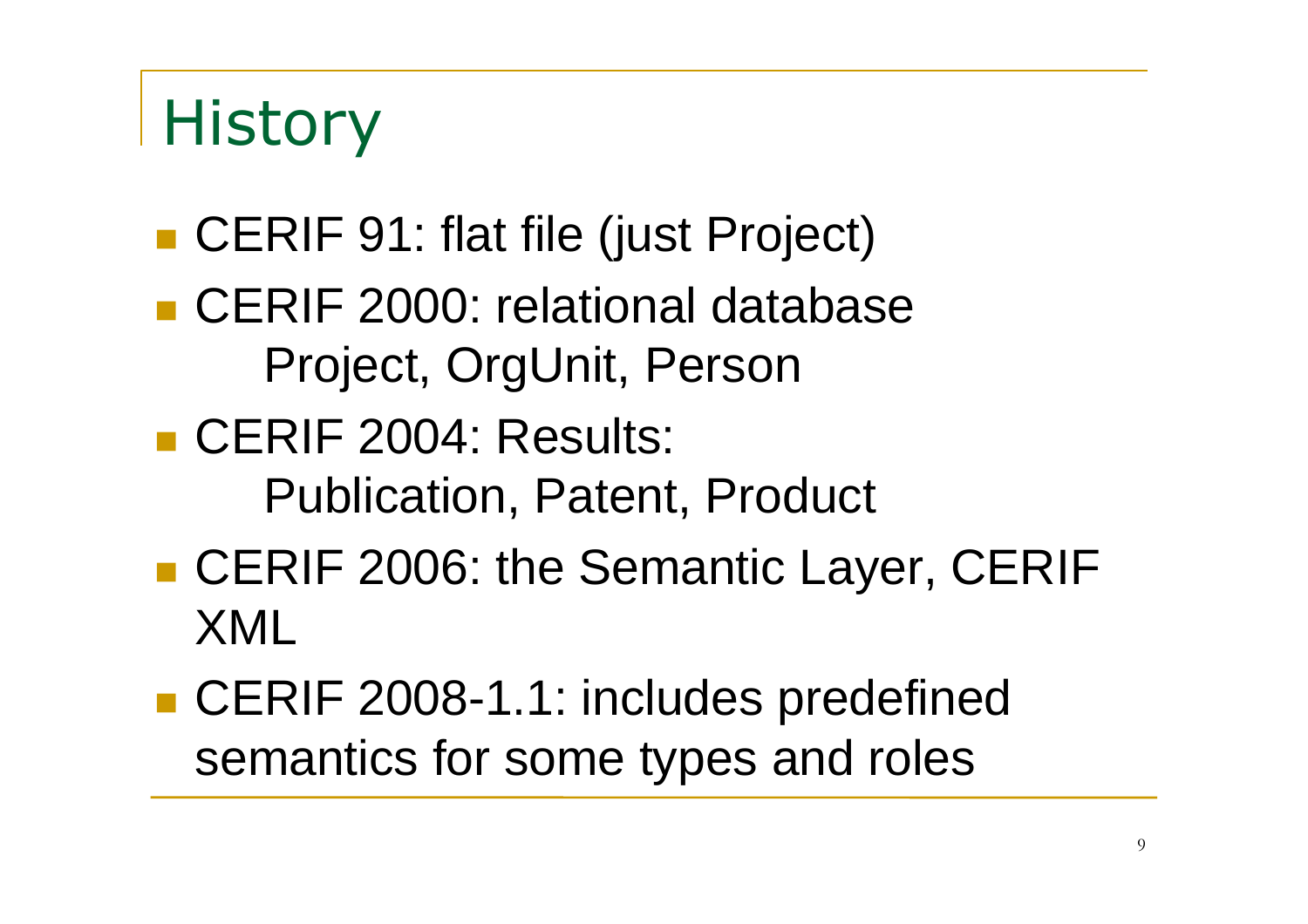#### Present State & Future

- CERIF 2008-1.3 (due November 2011)
	- □ Measures and Indicators
		- $\mathcal{C}^{\mathcal{A}}$ To support evaluation exercises, such as REF [GB]
		- $\mathbb{R}^3$ Research Outputs, Outcomes, Impacts
	- □ Geo-locations
	- <mark>□ External linkage</mark>
		- Linked Open Data, Semantic Web
- **Bright future ahead** 
	- □ Open and active Task Group
	- $\Box$  $\textcolor{red}{\blacksquare}$  Members from DE, GB, BE, NO, DK, CZ, SK, GR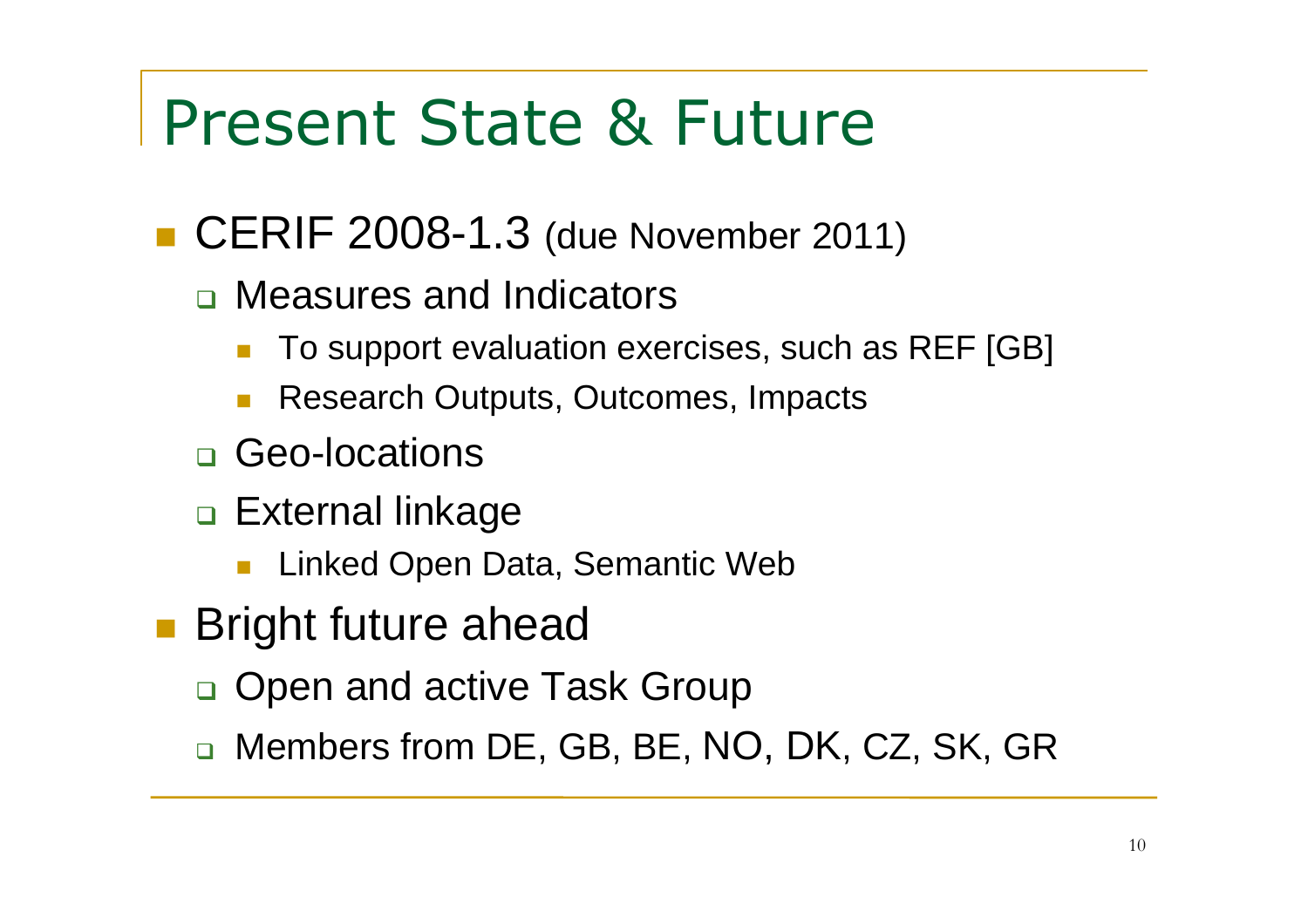### CERIF Impact

- Current Research Information Systems<br>throughout Europe
	- □ Universities
	- □ Other Research-Performing Organizations
	- □ Funding Agencies
- Vendors offering CERIF-based CRISs:
	- □ Atira [DK] DK, GB
	- □ Avedas [DE] DE, SE
- **Lucreasing adoption Increasing adoption by contracted or in**  house implementations
	- □ Interway [SK] "Slovak CRIS"
- **L** Inspiration for many data ii **n** Inspiration for many data integration efforts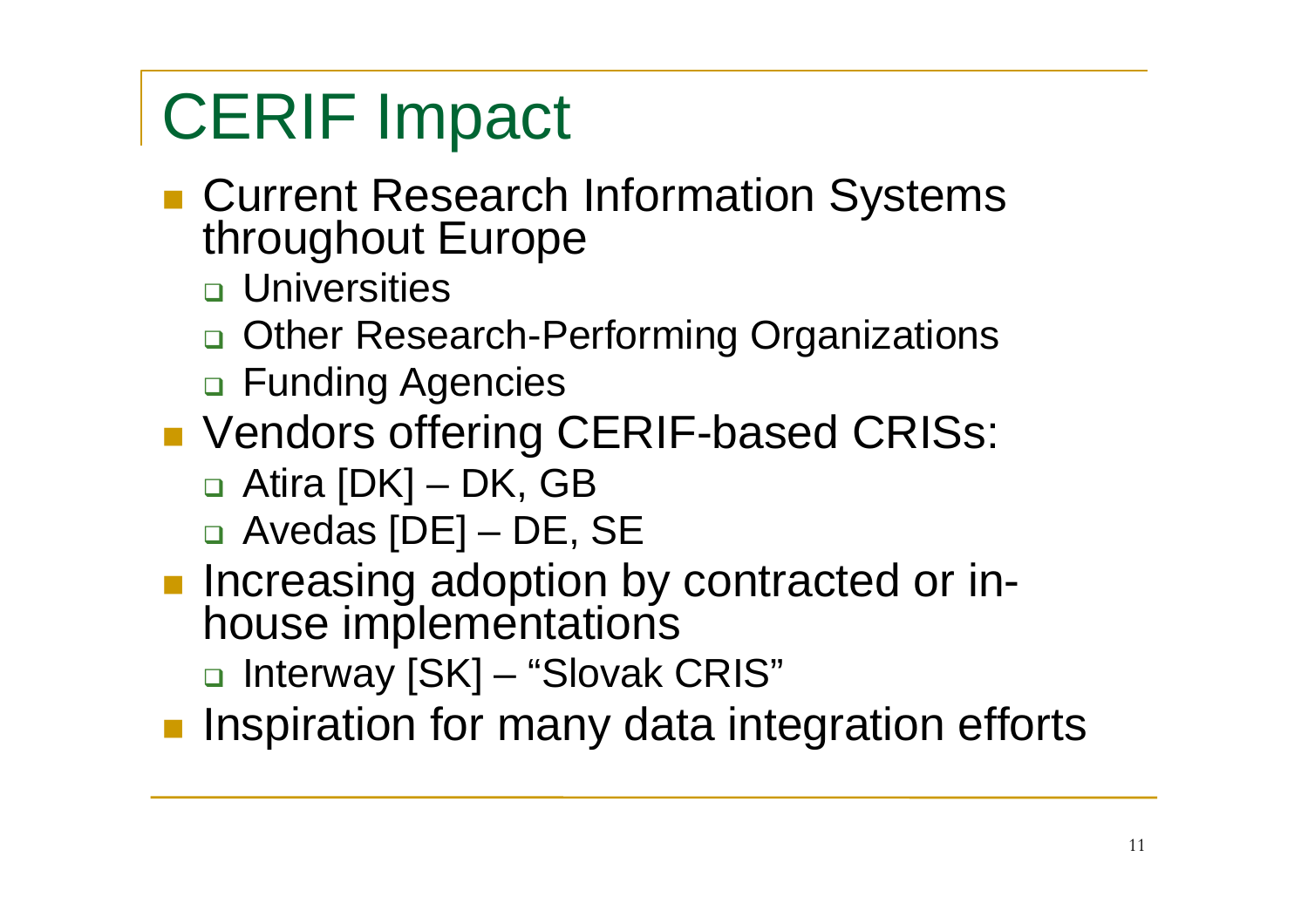#### euroCRISS (www.eurocris.org) // The Organization

- Not-for-profit non-governmental association<br>of research information management<br>professionals from
	- □ Universities & research-performing organizations
	- □ Funding agencies
	- n Coordination bodies
	- □ European institutions
- ~200 members from 40+ countries
	- □ Europe & beyond
- Entrusted by the EC with the custodianship of CERIF. EC recommends using CERIF for CERIF. EC recommends using CERIF for building CRISs.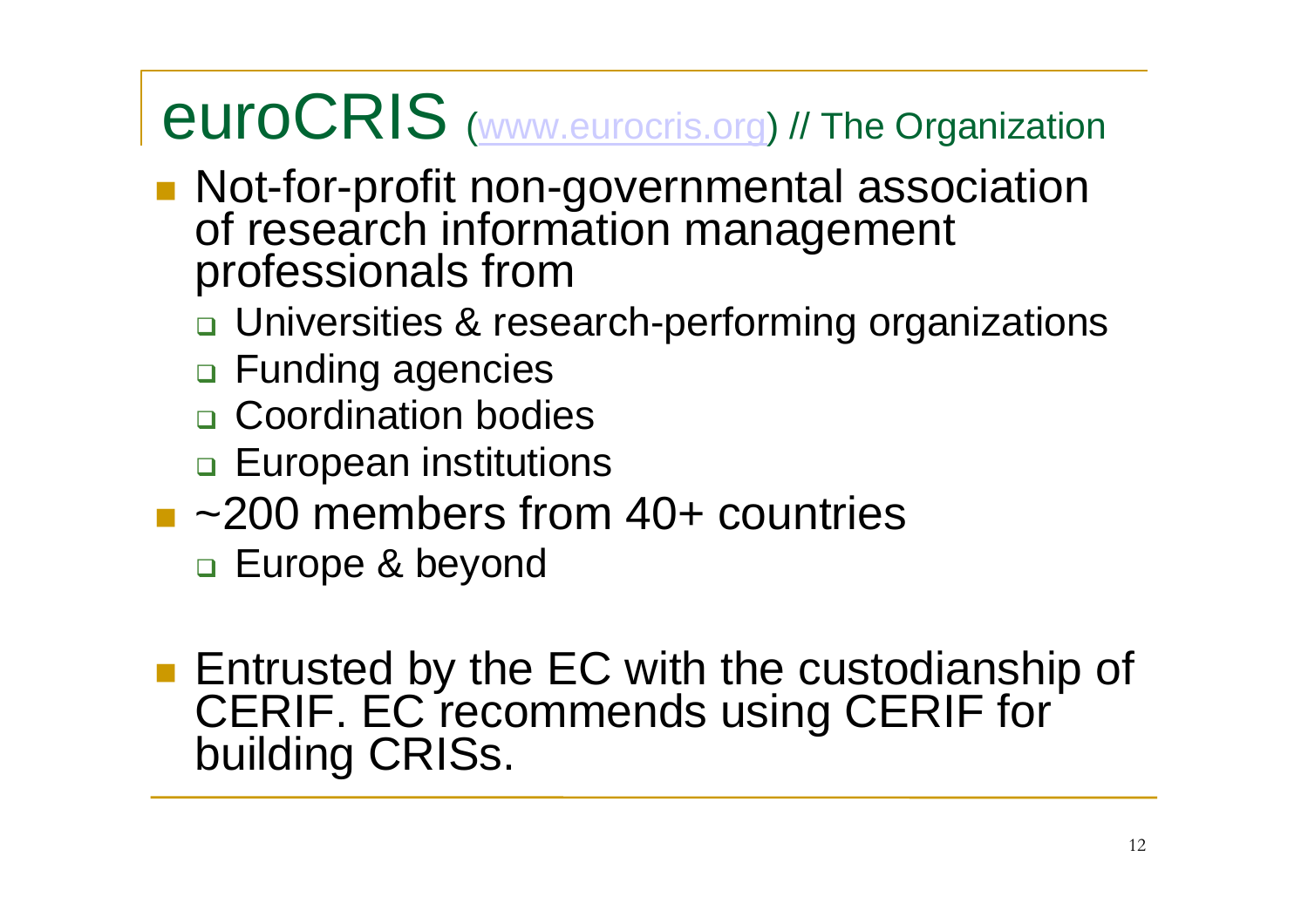#### euroCRIS(www.eurocris.org) // Activities

- Task Groups
	- □ CERIF
	- □ Projects
	- n Best Practice
	- □ CRIS-IR (integration with institutional repositories)
	- □ Architectures
	- **□ Linked Data**<br>一
- Events
	- □ CRIS conferences (every 2 years)
	- $\Box$ □ Strategic seminars (every year @ Brussels)
	- $\Box$ Membership meetings (every ½ year)